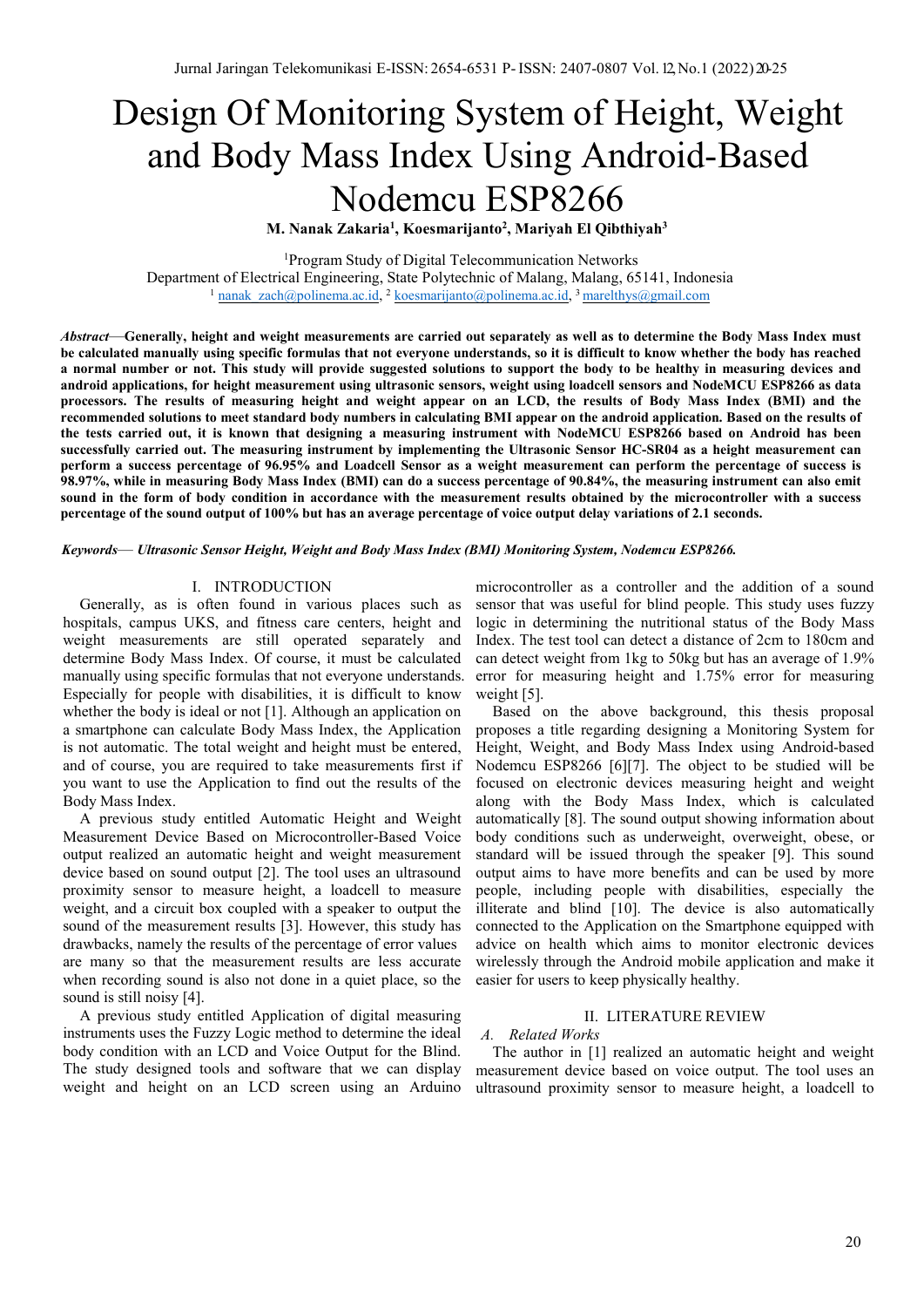measure weight, and a circuit box coupled with a speaker to output the sound of the measurement results. However, this study has drawbacks, namely the results of the percentage of error values are many so that the measurement results are less accurate when recording sound is also not done in a quiet place, so the sound is still noisy [1].

The author in [2] has succeeded in developing a new solution to assist daily human activities or work, such as measuring human height and weight. The tool uses a weight sensor and ultrasonic combined with a microcontroller and a thermal printer that prints information on height, weight, tags, and e-KTP ID. The tool is also equipped with a WAV format CD Card that already stores the results of speaker measurements in the form of sound. This study also has a drawback: ultrasonic sensors can only detect accurately when a board or flat object is applied above the head [2].

#### *B. Sensor HC-SR04*

The HC-SR04 sensor is an ultrasonic wave based proximity sensor. Ultrasonic sensor is a sensor that works based on the principle of sound wave reflection and is used to detect the presence of a certain object in front of it, its working frequency is in the area above the sound wave from 40 KHz to 400 KHz. The ultrasonic sensor consists of two units, namely a transmitting unit and a receiving unit. This sensor is suitable for electronic applications that require distance detection, including for sensors on robots. pins used by the HC-SR04 using 4 pins [7].

# *C. Strain Gauge*

A weight sensor (load cell or strain gauge) is a type of sensor that has a function to measure the mass of objects. A strain gauge is a thin coiled metal wire attached to the surface of an object. By attaching a strain gauge to the test object using an insulating adhesive with an electric current, the strain gauge produces a change in resistance whose magnitude is directly proportional to the deformation of the wire. The resistance changes according to the applied force [11].

#### *D. HX711*

In reality, the strain gauge sensor cannot stand alone. A suitable amplifier for the strain gauge sensor is the HX711 module. HX711 is a weighing module which has the working principle of converting the measured change value in the change in resistance value and converting it into electrical quantities through an existing circuit[12]

# *E. NodeMCU ESP8266*

The Wifi Node MCU ESP8266 module is an open-source IoT platform and development kit that uses the Lua programming language to help builders create IoT products or can be sketched with the Arduino IDE—equipped with wifi features and open-source firmware. NodeMCU ESP8266 is a microcontroller module designed with ESP8266 in it. ESP8266 functions for Wifi network connectivity between the microcontroller itself and the Wifi network [13].

# *F. Serial Mp3 YX5300*

This module is a simple MP3 player device based on highquality MP3 audio. This YX5300 chip can support 8k Hz  $\sim$  48k Hz sampling frequency of MP3 and WAV file formats. There is a TF card socket on the board, so you can plug in a MicroSD card that stores audio files [14].

#### *G. Application software arduino IDE*

IDE stands for Integrated Development Environment. IDE is a program used to create programs on Esp 8266 NodeMcu. Programs written using the arduino Software (IDE) are called sketches [15].

#### III. SYSTEM MODEL

This section will discuss the tool design process, including block diagrams that explain the relationships between components.



Fig. 1 Diagram block system

Fig. 1 contains two parts, namely the sender and the recipient. The sending part consists of an ultrasonic sensor HC-SR04, a digital height sensor where the sensor provides input in the form of detection results between distance and object. The load cell sensor is a pressure transducer used for weight measurement. HX711 as an amplifier of the readings and changes in the measured voltage on the loadcell sensor

The receiving part consists of NodeMCU ESP8266, LCD, XY5300 Serial Mp3 Player, Speaker, Database, Smartphone. The data received from the sender will be processed by the NodeMCU to be issued in the form of a display on the LCD and smartphone, in the form of sound to be issued through the speaker. To design the sender device, to calculate height and weight there is a 5V charger or power bank that is a voltage source. For receiver, there is a wifi network to receive data that has been sent from nodemcu esp8266 to display data on a smartphone.

The determination of the work procedures used in the research for the title Design of a Monitoring System for Height, Weight and Body Mass Index (BMI) Using NodeMCU ESP8266 Based on Android is as show in Fig. 2.

From the flowchart in Fig. 2, it can be explained that the working procedure of the tool is as follows. Starting with the reading process from ultrasonic sensors, loadcell sensors, wifi, firebase, LCD and NodeMCU. in the process of recognizing wifi, you must use wifi according to what is entered in the Arduino IDE. Then the results of the calculation of height and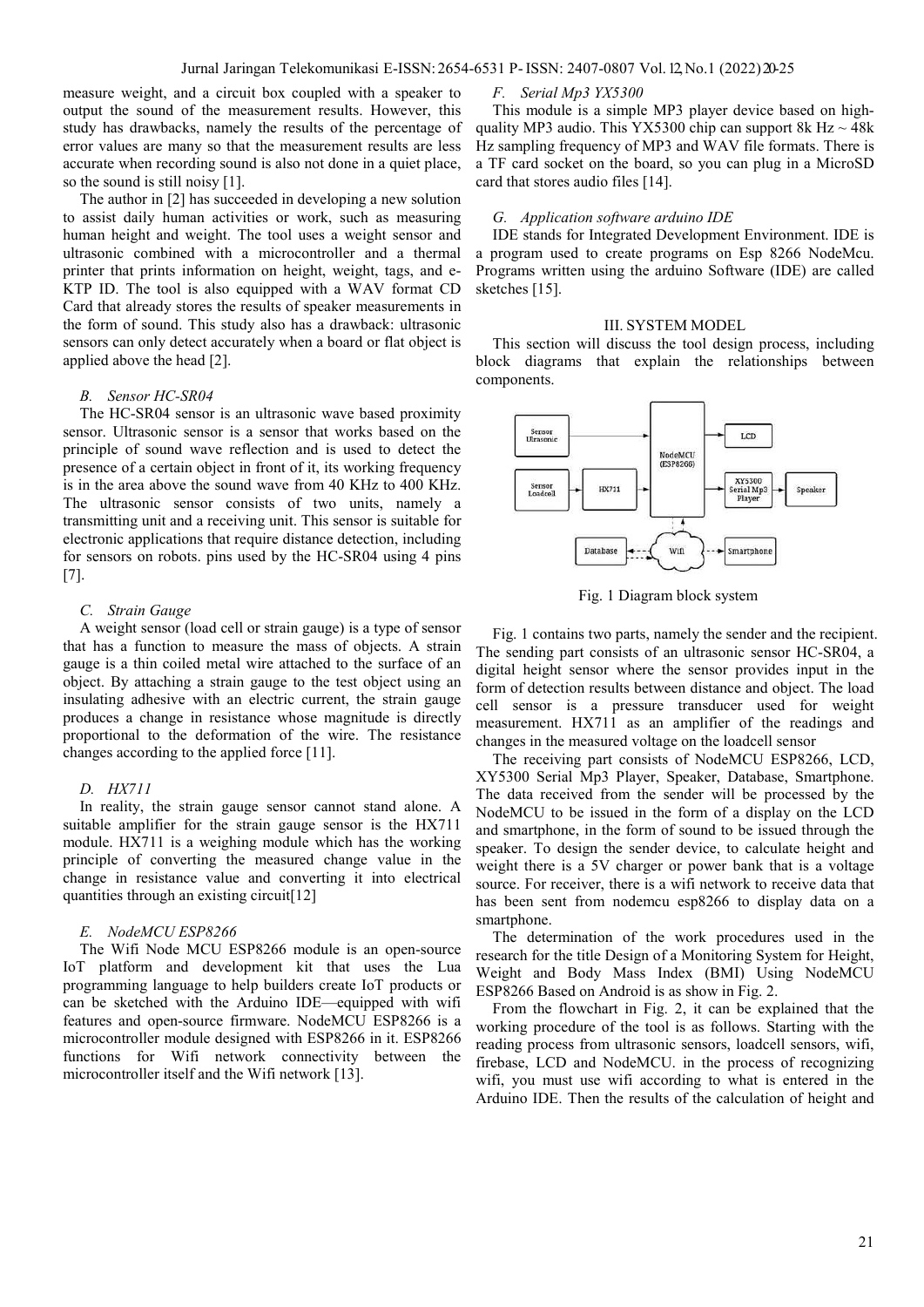weight will be automatically detected, and if successful, it will proceed to the process of calculating Body Mass Index (BMI). Then the results of measuring height and weight will automatically appear on the LCD screen and the android application, along with suggestions regarding health in it. which is in the YX5300 Serial Mp3 microSD Card will be issued through the speaker.



Fig. 2 Flowchart system model

The explanation of the working procedure of the android application used in the research for the title of Design for a Monitoring System for Height, Weight and Body Mass Index (BMI) Using NodeMCU ESP8266 Based on Android is as shown in Fig. 3.

From the flowchart of the Android application in Fig. 3, it can be explained that the way it works begins with reading the database. Height, weight and BMI will appear on the android application. If the BMI is more than 30, then the solution regarding obesity will appear. If the BMI is 22.9 to BMI 29.9, the solution regarding health will appear. If the BMI is 18.5 to 22.9, the solution regarding the ideal body will appear. If the BMI is less than 18.5, then the solution regarding the body is less will appear.

The parameters used in this study are as follows:

- Sensors can measure height, weight and body mass index (BMI).
- The measuring instrument can make a sound according to the BMI value obtained by the microcontroller.
- The measuring instrument can be connected wirelessly  $=$ with the android application.



IV.EXPERIMENT RESULTS

#### *A. Experiment results*

The results of implementing the Monitoring System for Height, Weight and Body Mass Index (BMI) are shown in Fig. 4.

## *B. Height measurement*

Testing the height measurement system is carried out by comparing the results of the measurement of the design measuring instrument (module) with the results of the manual measurement of the height measuring instrument, namely a meter.

Based on the test results, the results are shown in Table I below:

| <b>TABLE I</b>              |                      |                        |                                |                     |  |  |  |
|-----------------------------|----------------------|------------------------|--------------------------------|---------------------|--|--|--|
| <b>MEASSUREMENT HEIGHT</b>  |                      |                        |                                |                     |  |  |  |
| No                          | Height ruler<br>(cm) | Height devices<br>(cm) | Rate<br>successfully<br>$(\%)$ | Error<br>percentage |  |  |  |
|                             | 155                  | 149                    | 96.97                          | 3.03                |  |  |  |
| $\overline{c}$              | 150                  | 148                    | 98.75                          | 1.24                |  |  |  |
| 3                           | 159                  | 152                    | 95.60                          | 4.40                |  |  |  |
|                             | 164                  | 160                    | 97.40                          | 2.60                |  |  |  |
| 5                           | 160                  | 156                    | 97.50                          | 2.50                |  |  |  |
| 6                           | 166                  | 160                    | 96.15                          | 3.85                |  |  |  |
| Delta successfull and error |                      |                        | 96.95                          | 3.04                |  |  |  |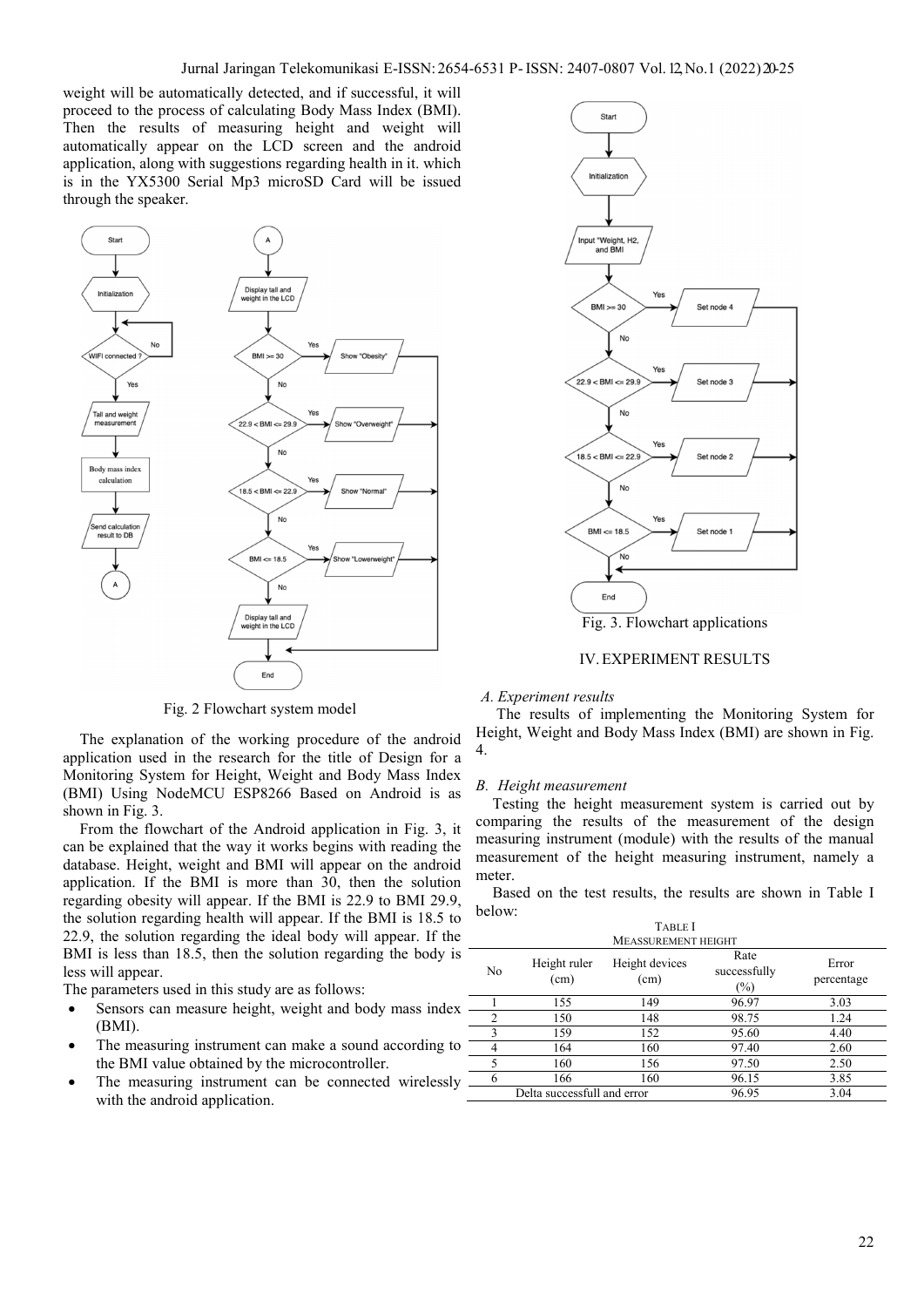# *C. Weight meassurement*

Testing the weight measurement system is carried out by comparing the results of measurements using a design tool (module) to measuring weight using an analog scale.



Fig. 4. Implementation of design



Fig. 5. Height meassurement



Fig. 6. Weight meassurement

# Based on the test results, the results are shown in Table II. TABLE II

| <b>WEIGHT MEASSUREMENT</b>   |                                 |                   |                              |                       |  |
|------------------------------|---------------------------------|-------------------|------------------------------|-----------------------|--|
| No.                          | Digital weight<br>standard (kg) | Weight<br>devices | Successfully<br>precentation | Error<br>precentation |  |
|                              |                                 | (kg)              | $(\%)$                       | $(\%)$                |  |
|                              | 51.4                            | 44.4              | 98.93                        | 1.07                  |  |
| $\overline{c}$               | 50                              | 50.7              | 98.28                        | 1.72                  |  |
| 3                            | 49.6                            | 50                | 99.20                        | 0.80                  |  |
| 4                            | 50.7                            | 51.4              | 98.86                        | 1.14                  |  |
| 5                            | 62.5                            | 63.2              | 98.68                        | 1.32                  |  |
| 6                            | 61.8                            | 62.6              | 98.90                        | 1.10                  |  |
|                              | 44.1                            | 44.7              | 99.13                        | 0.87                  |  |
| 8                            | 85.7                            | 90.7              | 99.10                        | 0.90                  |  |
| 9                            | 50.9                            | 51.3              | 99.35                        | 0.65                  |  |
| 10                           | 47.7                            | 46.1              | 99.31                        | 0.69                  |  |
| Delta successfully and error |                                 |                   | 98.97                        | 1.02                  |  |

# *D. Delay sound meassurement*

The test of the sound display system is intended to test the system's performance in displaying the sound correctly according to the BMI value obtained on the microcontroller. This test was also observed ten times to obtain the variation of the delay in seconds(s) for each sound output. The results of the tests are those contained in this Table III

| <b>TABLE III</b><br><b>DELAY BMI</b> |                     |                |  |  |  |  |
|--------------------------------------|---------------------|----------------|--|--|--|--|
| No.                                  | <b>BMI</b> (Device) | Delay (second) |  |  |  |  |
| 1                                    | 19.99               | 3.73           |  |  |  |  |
| 2                                    | 23.19               | 1.23           |  |  |  |  |
| 3                                    | 21.64               | 0.81           |  |  |  |  |
| 4                                    | 20.07               | 0.08           |  |  |  |  |
| 5                                    | 26.00               | 4.43           |  |  |  |  |
| 6                                    | 24.45               | 4.68           |  |  |  |  |
| 7                                    | 19.86               | 0.69           |  |  |  |  |
| 8                                    | 29.35               | 1.50           |  |  |  |  |
| 9                                    | 20.85               | 4.22           |  |  |  |  |
| 10                                   | 16.31               | 0.10           |  |  |  |  |
|                                      | Average delay       | 2.1            |  |  |  |  |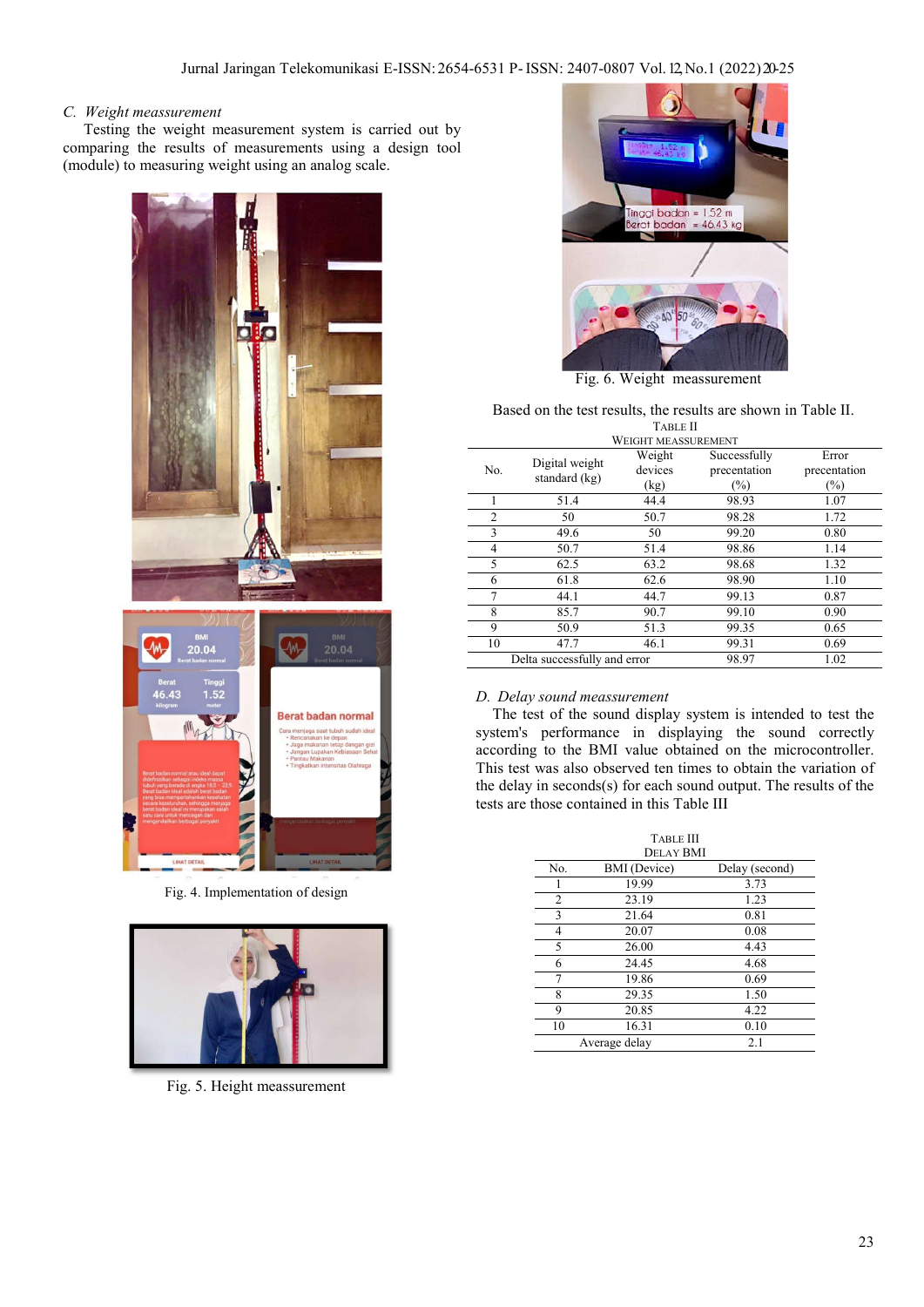#### *E. Delay WIFI meassurement*

It aims to determine whether or not the network quality is feasible. This test is completed using Wireshark software connected to the access point. The delayed test is done by comparing the results of the delay value using different WiFi, namely WiFi A and Wifi B

|         | <b>TABLE IV</b>         |          |                   |
|---------|-------------------------|----------|-------------------|
|         | DELAY WIFI MEASSUREMENT |          |                   |
|         | Delay                   |          |                   |
| No      | <b>WIFI A</b>           | WIFI B   |                   |
|         | 0.049049                | 0.051851 | 2                 |
| 2       | 0.000736                | 0.000101 |                   |
| 3       | 0.043903                | 0.000299 |                   |
|         | 0.000132                | 0.049277 |                   |
|         |                         | 0.053169 | $\lceil 3 \rceil$ |
| 6       | 0.000137                | 0.101539 |                   |
| Average | 0.049049                | 0.024044 |                   |
|         |                         |          |                   |

Table IV has calculated the total delay and the overall average delay using 14 periods of the data communication process and the average delay on WiFi A is 0.04 seconds, and on Wifi B is 0.02 seconds. The delay value can be affected by distance, physical media, congestion, or extended processing time. The smaller the delay, the better the quality of data transmission.

# V. CONCLUSION

Measuring instruments for height, weight, body mass index, and sound output have been successfully designed and realized. The tool can work well where the average percentage of success in measuring height is 96.95%, the average percentage of success in measuring weight is 98.97. The measuring instrument can produce sound in the form of body conditions by the measurement results obtained by the microcontroller and perform a percentage of sound output success of 100% but has an average percentage of the variation of the sound output delay of 2.1 seconds. Data transmission from the device to the android application on a smartphone can be done wirelessly using WiFi. The measuring instrument user can see the results of the Body Mass Index (BMI) measurement by the measurement results obtained on the microcontroller and perform the measurement success percentage of 90.84%. Information about normal, deficient, excess or obese body conditions, along with suggested solutions in the form of things to do and types of exercise, can also be viewed in the android application. Testing the Quality of Service (QOS) obtained an excellent category delay value with an overall average delay value using 14 periods of the data communication process, and the average delay on WiFi A was 0.04 seconds and on Wifi B was 0.02 seconds. The delay value can be affected by distance, physical media, congestion, or extended processing time. The smaller the delay, the better the quality of data transmission. The advantage of the measuring instrument that has been designed is that it can calculate height, weight and Body Mass Index (BMI) along with displaying health advice about body condition through an android application according to the body condition results that the speaker has issued from the measuring instrument. This sound output can also make it easier for people

with disabilities if they want to know their body condition. The disadvantage of this tool is that the reading on height measurements using an ultrasonic sensor requires a flat surface to be more stable. It can be assisted by using thin plywood or thick paper above the head to get stable results.

# REFERENCES

- Chalid, Rafly. A., Ridho Ma'ruf., & Abdul Kholiq. (2016). Alat ukur tinggi dan berat badan otomatis output suara berbasis mikrokontroller.
- [2] Nasyruddin, Enggar. (2020). Perancangan Alat Ukur Tinggi Badan Dan Berat Badan Otomatias Menggunakan NIK E-KTP (Doctoral dissertation, Institut Teknologi Nasional).
- [3] Erlita, Norma. (2015). Aplikasi Alat Ukur Tubuh Digital Menggunakan Metode Fuzzy Logic Untuk Menentukan Kondisi Ideal Badan Dengan Tampilan LCD Dan Output Suara Untuk Tunanetra.Ef. Penyul. Gizi pada Kelompok 1000 HPK dalam Meningkat. Pengetah. dan Sikap Kesadaran Gizi, vol. 3, no. 3, pp. 96–104, 2017.
- [4] Patty, Gamal. Centaury., & Julian, E. S. (2018). Prototipe Pengukur Tinggi, Berat, Dan Suhu Badan Berbasis Arduino Uno Dan Labview. Jetri: Jurnal Ilmiah Teknik Elektro, 16(1), 55-70. Vol. 16. N0.1 Agustus 2018, vol. 16, no. 1, pp. 55–68, 2018.
- [5] Karyadi, Dewi. Susanti., & Hendro Gunawan. (2017). Alat Ukur Tinggi Badan Manusia Portabel. Widya Teknik, 6(1), 56-68.Fak. Tek. Jur. Tek. Elektro Univ. Katolik Widya Mandala Surabaya, vol. 6, pp. 56–68.
- [6] Lusi, Vonnete Mieva Mayer, Ali Warsito, & Andreas Christian Louk. (2018) Sistem Pnegukuran Indeks Massa Tubuh Menggunakan Sensor Jarak Infra Merah Dan Load Cell. Jurnal Fisika: Fisika Sains dan Aplikasinya 3.1 pp. 43-48. vol. 3, no. 1.
- [7] W. Puspitasari and H. Y. Perdana R, "Real-Time Monitoring and Automated Control of Greenhouse Using Wireless Sensor Network: Design and Implementation," 2018 International Seminar on Research of Information Technology and Intelligent Systems (ISRITI), 2018, pp. 362-366.
- [8] R. H. Y. Perdana, H. Hudiono and A. F. N. Luqmani, "Water Leak Detection and Shut-Off System on Water Distribution Pipe Network Using Wireless Sensor Network," 2019 International Conference on Advanced Mechatronics, Intelligent Manufacture and Industrial Automation (ICAMIMIA), 2019, pp. 297-301.
- [9] H. Darmono, R. H. Y. Perdana, and W. Puspitasari, "Observation of greenhouse condition based on wireless sensor networks," IOP Conf. Ser. Mater. Sci. Eng., vol. 732, no. 1, 2020.
- [10] A Hariyadi et al 2021 IOP Conf. Ser.: Mater. Sci. Eng. 1073 012050
- [11] A. E. Rakhmania, M. Taufik and M. Sa'adah, "Centralized Post Paid Water Meter Controller Using Wireless Sensor Network," 2019 International Conference on Advanced Mechatronics, Intelligent Manufacture and Industrial Automation (ICAMIMIA), 2019, pp. 302-305.